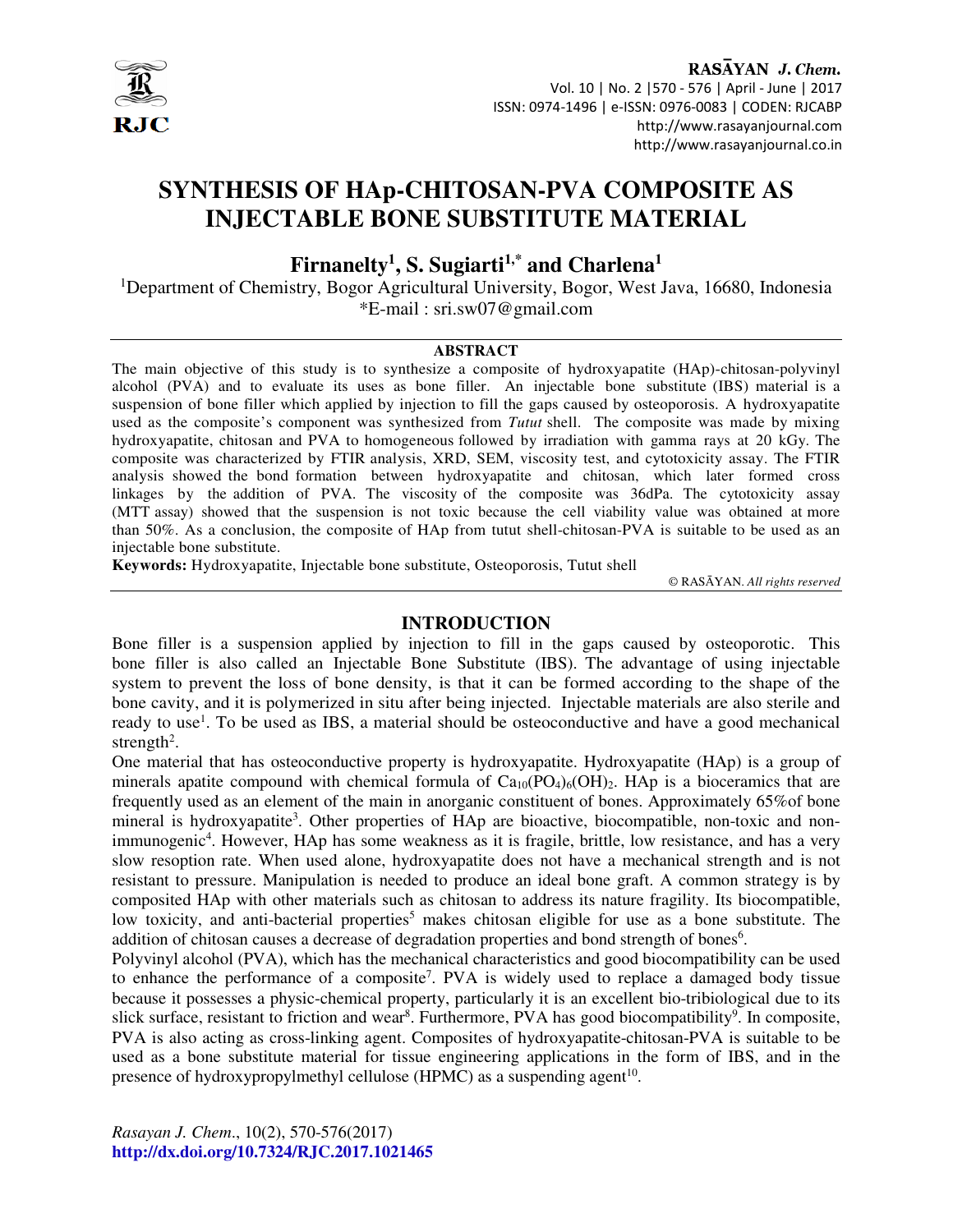This conducted study is not only an attempt to correct the flaws on the nature of HAp, but also to select the most economical starting material in the manufacture of calcium phosphate. Tutut shell is an abundant waste and has not been used commercially. This waste is rich in various minerals including calcium<sup>11</sup>. Tutut shell contains mostly calcium carbonate with calcium content about  $64.73\%^{12}$ .

Synthesis of hydroxyapatite and the composites are done with wet precipitation method. To fit its purpose to be used in a human body, the composites received a high-intensity gamma irradiation to kill harmful organisms and simultaneously sterilizes the material. Visually, a composite which underwent irradiation showed a thick paste and a homogeneous gel consistency<sup>13</sup>. In this research, HAp synthesized from Tutut composited with chitosan and PVA to be used as IBS material. The resulting composite can be used in a variety of clinical purposes in the field periodontal, orthopedic and plastic surgery and has met some of the qualities required in lieu of bone (bone substitute) corresponding in vitro test result, physical and chemical<sup>14</sup>.

# **EXPERIMENITAL**

#### **General Procedures**

Cleaned shells of Tutut were boiled for 1 hour, the sundried, grounded, and shieved to give a 100 mesh of powder. The Ca level of the powder was determined before undergo calcinations process to give CaO compound.  $Ca(OH)$ <sub>2</sub> was obtained by allowing the CaO to interact with air (hydrated) for one week period<sup>15</sup>. Hydroxyapatite was synthesized through wet precipitation method from Ca(OH)<sub>2</sub> 0,5M by a reaction with  $(NH_4)_2$ . HPO<sub>4</sub> 0,3 M according to the following reaction:

 $10Ca(OH)_2 + 6(NH_4)_2.HPO_4 \longrightarrow Ca_{10}(PO_4)_6(OH)_2 + 6H_2O + 12NH_4OH$ 

Composite of HAp-chitosan-PVA was synthesized trough sol method. 0.5% solution of chitosan in 3% of acetic acid was mixed with 5% which previously dissolved in water. Solution of hydroxyapatite is the added into the mixture, followed by a solution of HMPC 2%. The mixture then stirred at room temperature for 6 hours to give a white suspension. The composite the irradiated with a dose of 20 kGy. The synthesized composites were analyzed using XRD, FTIR and SEM. Since the composites are addressed as injectable material, a suspension made from the composites were tested for its viscosity value. The viscosity of the suspension was measured using Viscotester TV-10.

#### **Cytotoxicity test of the composite**

Cytotoxicity of the composite was tested by the MTT (3-(4,5-dimetiltiazol-2-yl)2,5-difeniltetrazolium bromide) performed on CPAE cells. CPAE cells were grown in DMEM medium. Cells used inoculated plates comprising 96 wells by the number of media grower 100mL/well containing 2200 cells/well. A total of 100 mL sample with a sequence specific concentration was added to the inoculants, then incubated for 48 hours in a 5%  $CO<sub>2</sub>$  incubator at 37 °C. Further into each well added 10 mL of MTT and incubated back for 4 hours in a 5%  $CO<sub>2</sub>$  incubator at 37 °C. Living cells that react with MTT to form formazan become blue. Formazan formed was dissolved in 96% ethanol. Uptake is read by a spectrophotometer ELISA microplate reader at λ 595 nm.

#### **RESULTS AND DISCUSSION**

Shells of Tutut, Figure-1, is a source of calcium, in the form CaCO3. XRD analysis of Tutut Shell powder showed peaks for aragonite  $CaCO<sub>3</sub>$  as the main component, as shown by Figure-2a.

The transformation of CaCO<sub>3</sub> to CaO was done by calcinations at temperature between 1000 to 1200  $\degree$ C for 3 hours. This high temperature is chosen to prevent the high formation of  $CO<sub>2</sub>$ . The obtained CaO compound was converted into Ca(OH)2 by direct contact with air, following the equation:

$$
2CaO_{9(s)} + 2H_2O_{(g)} \longrightarrow 2Ca(OH)_{2(s)}
$$

The XRD pattern of Tutut shell after calcinations indicates that the powder mainly consisted of portlandite  $(Ca(OH)_2)$  as shown by the presence of peaks at  $2\theta$  ( $\circ$ ) of 18.18, 28.68, 34.30, 47.40, 50.92, 54.16, 62.62, 64.16, 67.46 (Figure-2b).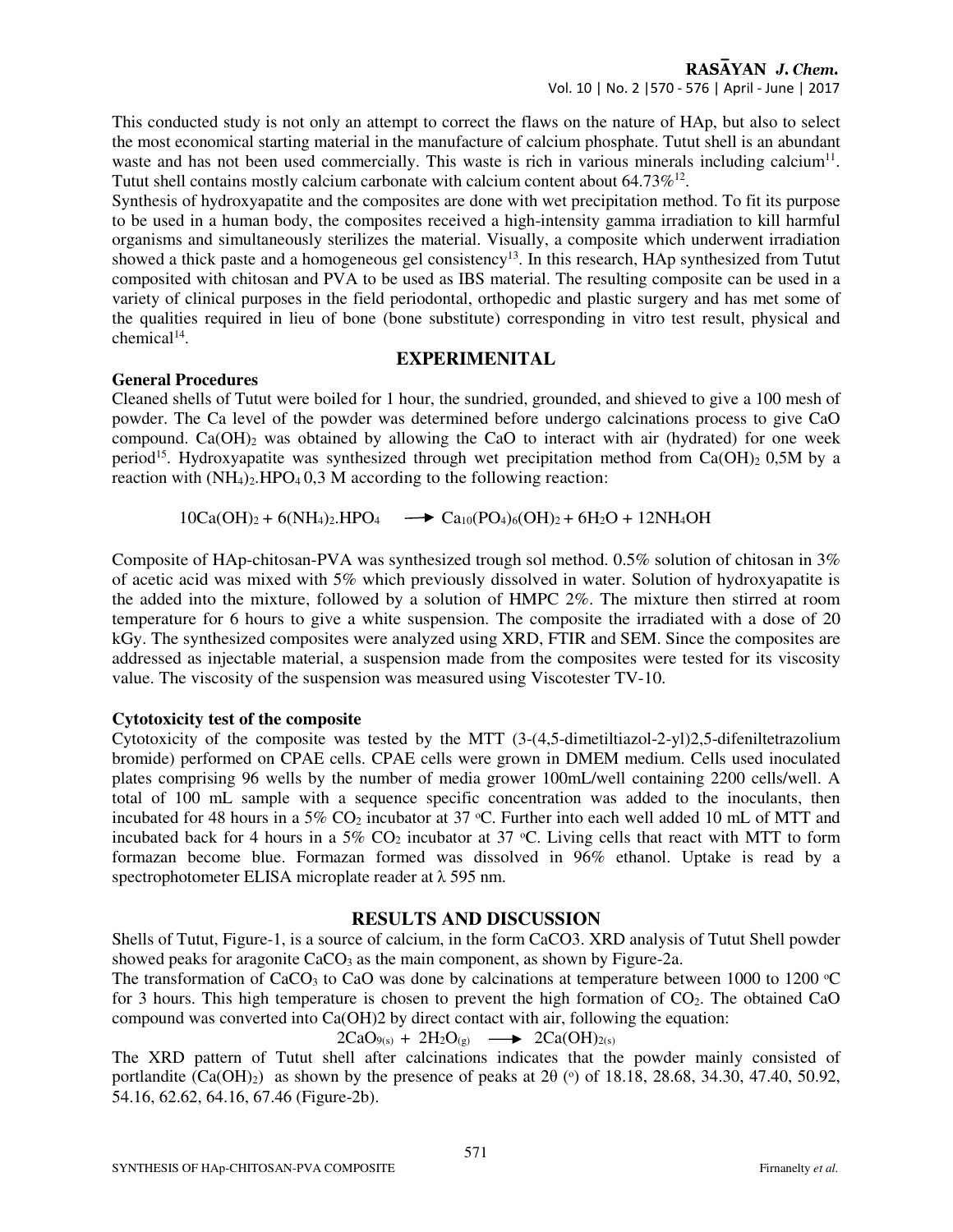The Calcium content of Tutut shell powder was 55.37% which has lower than the results reported who found the value to be  $64.73\%$ <sup>16</sup>. However, this calcium content is higher than that of rice fields nail shell which was found to be  $52\%^{17}$ . This high content of calcium showed that Tutut shell can be used as precursor in the synthesis of HAp.



Fig.-1: Shells of Tutut (Bellamya javanica) (a) Dry, (b) Powder





Fig.-2a: Diffractogram x-ray Tutut shell powder Fig.-2b: Diffractogram x-ray of calcined Tutut shell powder

Hydroxyapatite (HAp) was synthesized using wet precipitation method. This method does not need organic solvent and the yield is usually higher<sup>18</sup>. Ca(OH)<sub>2</sub> is used as the source of calcium, while solution of (NH4)2HPO4 is used as the source of phosphate. In the synthesis process it is necessary to monitor and adjust the pH level of the solution. If the pH of solution is less than 10 or more than 10. It will cause the formation of calcium monophosphate and calcium dehydrated, two compounds that soluble in water<sup>19</sup>. Therefore, this process must be carried out at pH 10 which is the optimum pH for the formation of HAp<sup>20</sup> the formation of HAp was indicated by the presence of peaks at 2 $\theta$  ( $\circ$ ) angle of 31.98, 32.96, and 33.08 (Figure-3a).





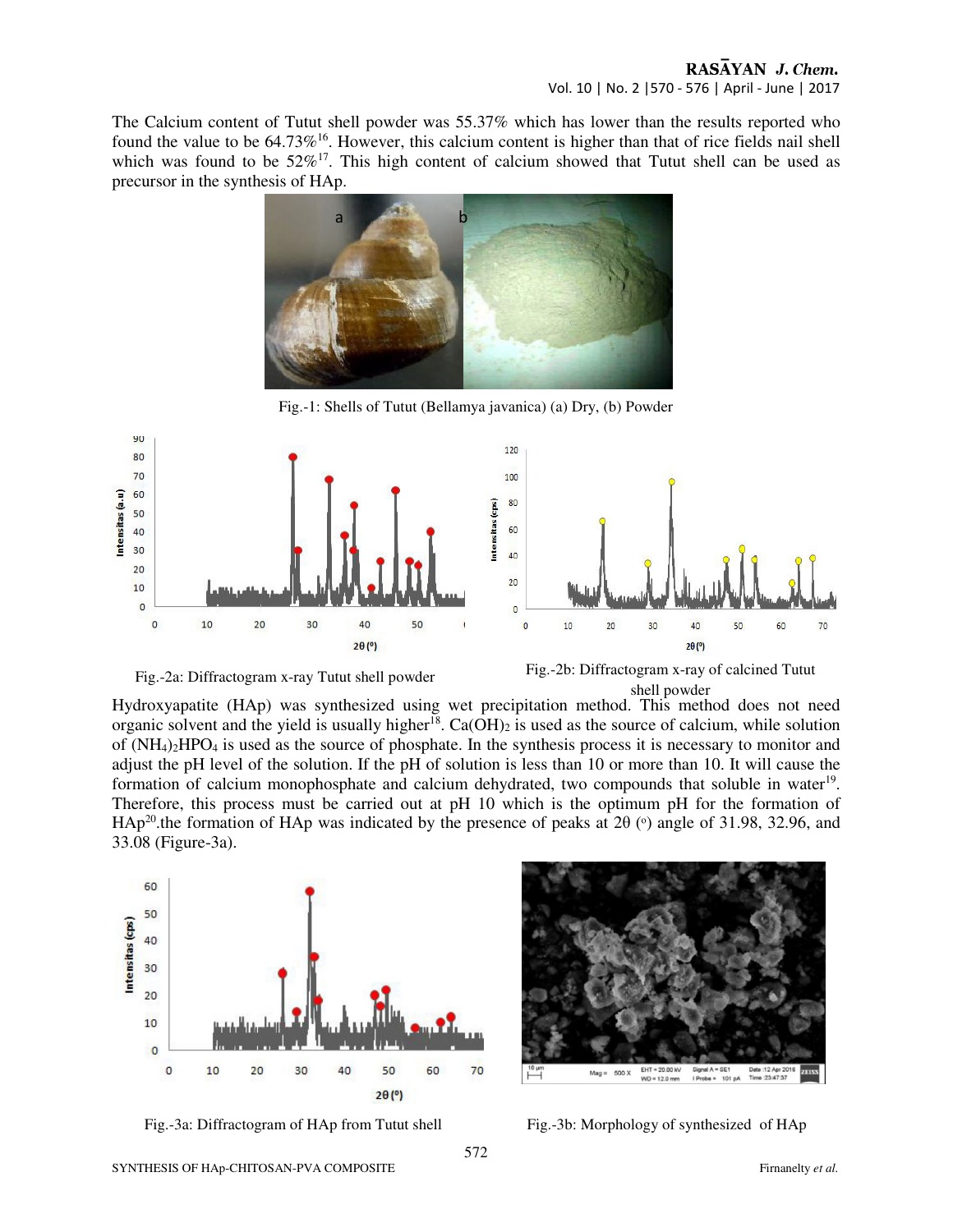## RASAYAN J. Chem. Vol. 10 | No. 2 |570 - 576 | April - June | 2017

Morphological observation using SEM showed the formation of an agglomeration (Figure-3b) and makes it difficult to determine the crystal size of the synthesized HAp, a similar result with synthesized HAp that the size of HAp crystal grains was reported to be around  $150-300 \text{ nm}^{21,22}$ . The SEM also showed that the single particle of HAp crystals tend to form a round shape.

FTIR spectrum also confirmed the formation of HAp by the presence of absorption peak at 604 and 565  $cm<sup>-1</sup>$  showing the bending mode of phosphate (PO<sub>4</sub><sup>3-</sup>) cluster, and the absorption at 1033 cm<sup>-1</sup> showing the stretching mode of phosphate group (Figure-4). The absorption peak at  $1421 \text{ cm}^{-1}$  is an indication of a carbonate groups  $(CO_3^2)$ . The hydroxyl group (OH) of HAp appeared at 3431 cm<sup>-1</sup>. The FTIR results showed that the phosphate groups are the dominant compounds presence of a very small amount of calcium carbonate<sup>23</sup>.



Fig.-4: FTIR spectrum of synthesized hydroxyapatite

The synthesized Hap was mixed physically with chitosan and PVA to give a composite that later used as IBS material. Gamma rays were used to sterilize and to jellify the compsoite, at a dose of 20 kGy based on the Association for theAdvancement of Medical Instrumentation (AAMI) TIR33: 2005 which states that the dose for sterilization is in range of 15 to 35 kGy. Gamma irradiation is used for the sterilization of materials to be used in the health field because it left no radioactive residue. Visually, after the irradiation, the IBS sample showed a colorless and homogeneous clear gel.

Interaction between materials used in the formation of composite was observed using FTIR, and the results is given on Figure-5. The polyvinyl alcohol (PVA) is showed by the absorption at 3438 cm<sup>-1</sup> (OH) stretch vibration), 2924 cm<sup>-1</sup> (CH stretch vibration/CH<sub>2</sub>), 1701 cm<sup>-1</sup> (strain vibration –C=O), 1381 cm<sup>-1</sup> (strain –CH vibration),  $1055 \text{ cm}^{-1}$  (vibration –C-C-). In addition, the hydrogen bond on PVA (HOH bond) was observed at 1649 cm<sup>-1</sup>. Meanwhile, the chitosan gave the absorption peaks at 3730 cm<sup>-1</sup> (strain vibration H-NH), and at  $1654 \text{ cm}^{-1}$  for the functional group of amide I. A sharp peak at  $1421 \text{ cm}^{-1}$ indicated the mode changes of  $CH_3$  symmetrical shape. Chitosan also showed absorption peaks at 3432 cm-1 (OH stretch vibration). The three materials was interacted by a hydrogen bonding which was showed by the presence of the absorption peaks at 3000-3500 cm<sup>-1</sup>, an indication of a merge vibrations of the – OH of hydroxyapatite, chitosan and PVA. In the FTIR spectrum composite, the absorption peaks of each material are still observable bt with a decrease in intensity, as shown by the peak at  $2874 \text{ cm}^{-1}$  (vibration – CH aliphatic of chitosan). The absorption peaks of Tutut shell still appear at 3431 cm<sup>-1</sup> (OH stretch vibration), 1640 cm<sup>-1</sup> (H-OH bending vibration), and at 1033 cm<sup>-1</sup>,  $\overline{604}$  cm<sup>-1</sup> and 565 cm<sup>-1</sup> for the phosphate group. A broadening peak around  $300-3500$  cm<sup>-1</sup> is due to the interaction between the constituent elements of the composite, such as hydrogen bonding between chitosan-hydroxyapatite. The – OH and NH<sub>2</sub> groups of chitosan bind with the  $-OH$  group of hydroxyapatite<sup>24</sup>.

Figure-6a showed the XRD pattern for the composite, and showed that the composite consisted of mostly amorphous materials. The major content of the composite is the semicrystalline PVA, and appeared as a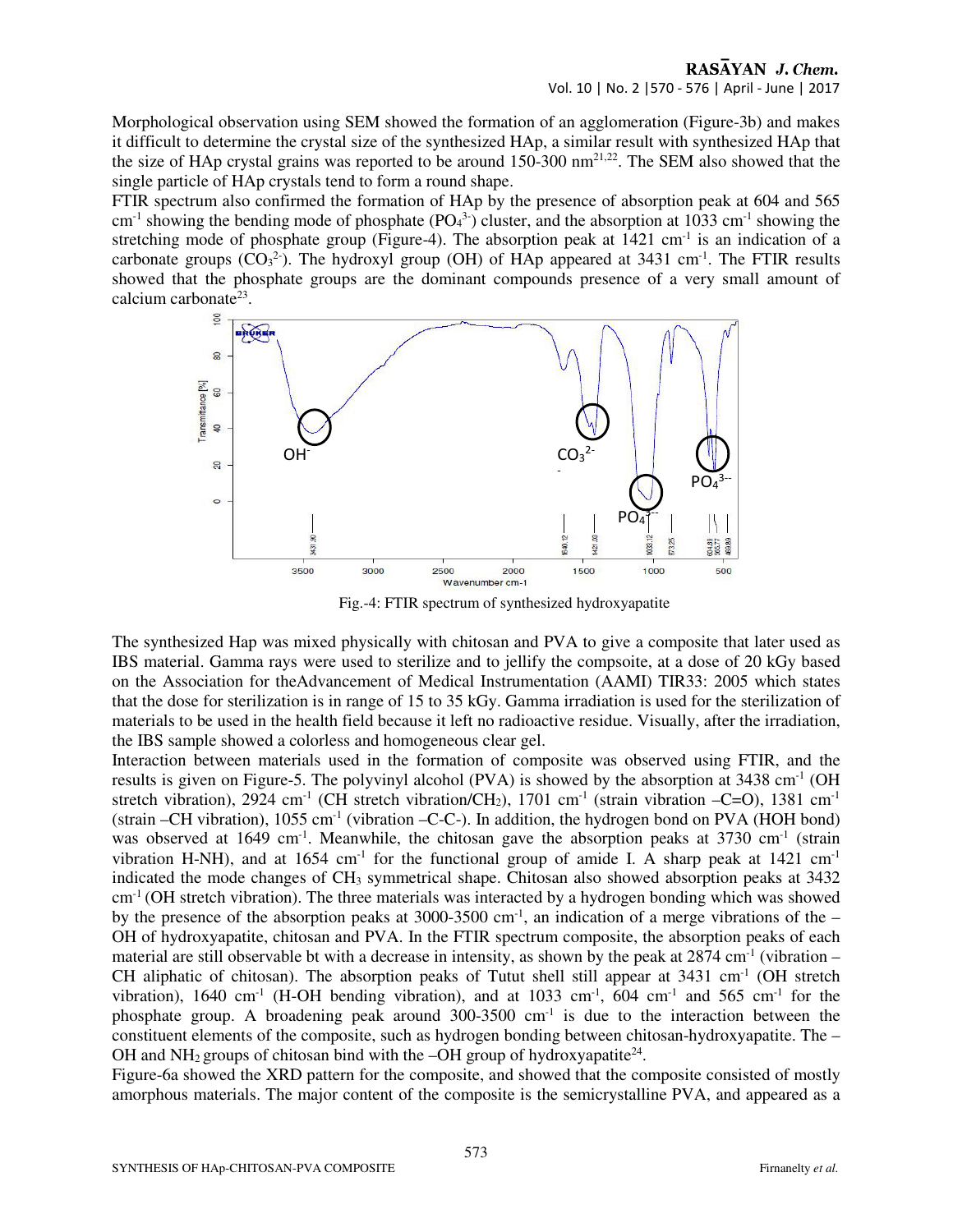### RASAYAN J. Chem. Vol. 10 | No. 2 |570 - 576 | April - June | 2017

broad peak at 2 $\theta$  angle of 19.84°. The hydroxyapatite peaks can be seen at 2 $\theta$  (°) 31.98, 32.96, 33.08, while the amorphous chitosan appeared at 20.42°. Interaction between chitosan and PVA caused a disappearance of peak at 19.84 $\degree$  for PVA and at 21.42 $\degree$  for chitosan to give a single peak 19.57 $\degree$ . The XRD pattern is also tell that the mixture of the three elements do not form a new compound, as no new diffraction peaks appeared in the composite diffration pattern.



Fig.-5: Spectrum of FTIR PVA  $(\_\_\_\)_$ , chitosan ( $\_\_\_\$ ), hydroxyapatite ( $\_\_\_\_\$ ), and composite HAp-Chitosan-PVA  $(\blacksquare)$ 



Fig.-6a: Diffractogram X-ray of composite HApchitosan-PVA



Fig.-6b: Morphology of composite HAp-chitosan-PVA

The morphology of the IBS composite is shown in Figure 6b. The surface of the composite is seen to be porous, and coated by a membrane of microporous hydroxyapatite. This porous membrane enables the circulation of bodily fluids and blood<sup>25</sup>. The composite showed a viscosity level 36 dPa.s. The viscocity values possessed by this composite is very close to the standard values of injectable bone substitute which is 40 dPa. $s^{26}$ . Qualitatively, the suspension made from the composite can be applied as an injectable bone substitute.

The citotoxicity test of the composite was done in vitro using an endhotelial culture media. This test aims to determine cell viability in the event of direct contact with the sample. Endhothelial cells was chosen because they are the main cells involved in blood vessel formation. Hydroxyapatite is known to increase the poliferation of endothelial cells, a precess that is required for the formation of new blood vessels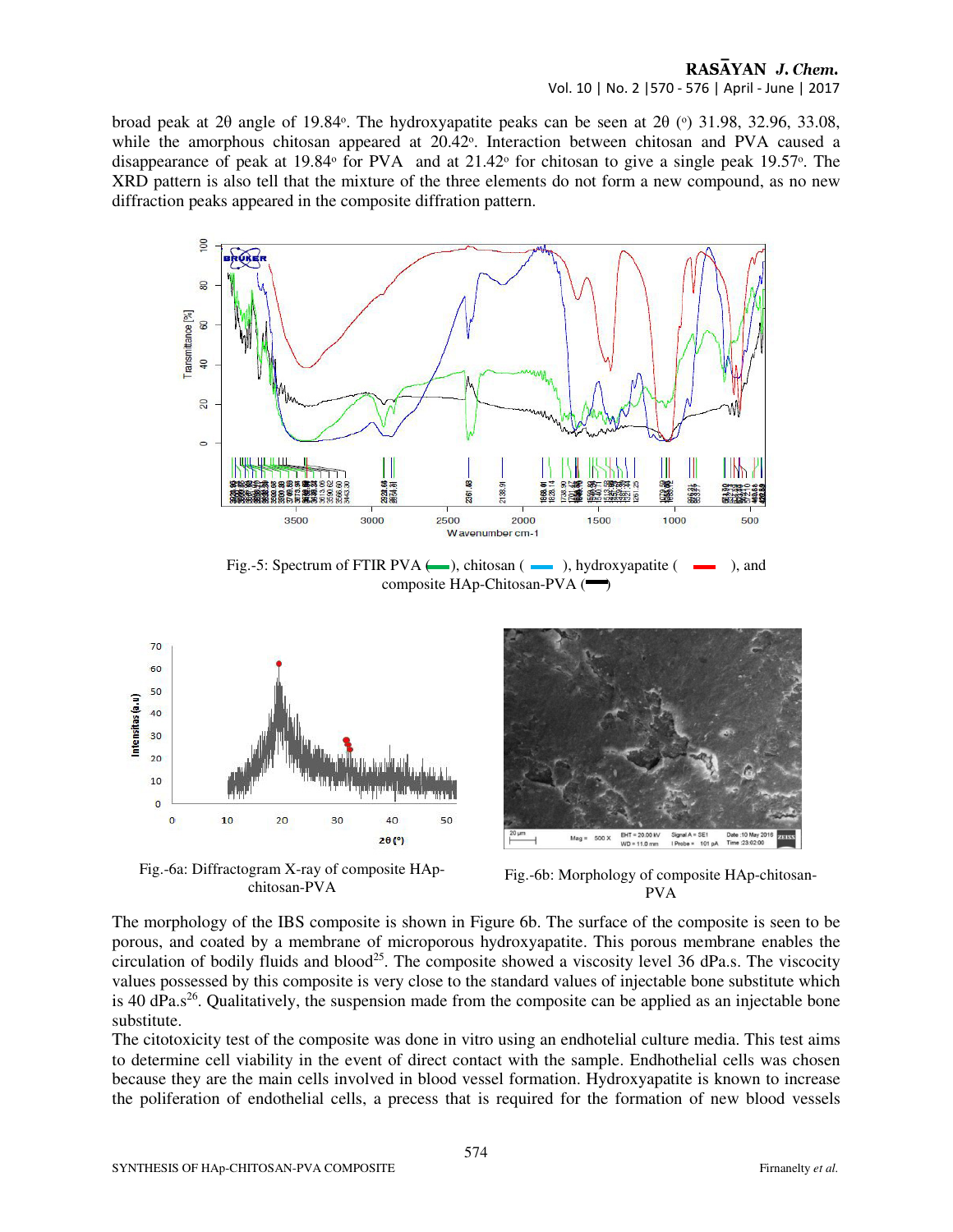#### RASAYAN J. Chem. Vol. 10 | No. 2 |570 - 576 | April - June | 2017

(angiogenesis) which is crucial in the repair process of damaged tissue, tissue growth, and thehealing process<sup>27</sup>. The concentration  $(\%)$  of the compposite used in the MTT test was 100, 75, 50, 25, and 12.5. The test results indicated that the limit of the composite concentration consider to be safe or not toxic is 12.5%, with percentage of inhibition of 13.13%, which means that more than 50% of the CPAE cells remian alive. If percent inhibition exceeds  $50\%$ , the composite classified as toxic material<sup>28</sup>. Cytotoxicity test results can be seen in Figure-7, as more white lines of live CPAE cells can be seen on Figure-7e, in the presence of the composite test solution.



Fig.-7: The MTT test of the composite against CPAE cells with a series of concentration (a)100% (b)75% (c)50% (d)25% (e)12.5%

#### **CONCLUSION**

A hydroxyapatite has been succesfully synthesized from Tutut shell using wet precipitation method. The composite made from the Tutut shell Hap-chitosan-PVA can be used as injectable bone substitute. The IBS made from the composites has viscocity value of 36 dPa.s, fairly close to the standard value for injectabke bone substitute material. The results of cytotoxicity assay (MTT assay) indicates the composite is not toxiv as the value of the cell viability is more than 50%.

#### **REFERENCES**

- 1. Y. Warastuti and B. Abbas, A *Scientific Journal for the Applications of Isotope and Radiations,*  74 (2011)
- 2. W. Pierre, P. Layrolle, PL. Clergeau, B. Enckel, P. Pilet, Y. Amouriq, G. Daculsi, and B. Giumelli, *Biomaterials*. **28**, 3295(2007)
- 3. R. Petit, *European Journal of Orthopedic surgery & amp; Traumatology*, **9**, 71(1999)
- 4. K.A .Nayak, *Inernational Journal of Chemical Technology Research*, **2(2)**, 903(2010)
- 5. P. Sugita, T. Wukirsari, A. Sjahriza, and D. Wahyono, Chitosan of Sources Biomaterials for Future, Bogor, p 148 (2009)
- 6. K.R. Mohamed, Z.M. El-Rashidy, and A.A. Salama, *Journal Ceramic International*, **37**, 3265 (2011)
- 7. Ma'ruf, W. Siswomihardjo, M.H.N.E.Soesatyo, and A.E.Tontowi, *Journal of Teknosains*, **3**, 1(2013)